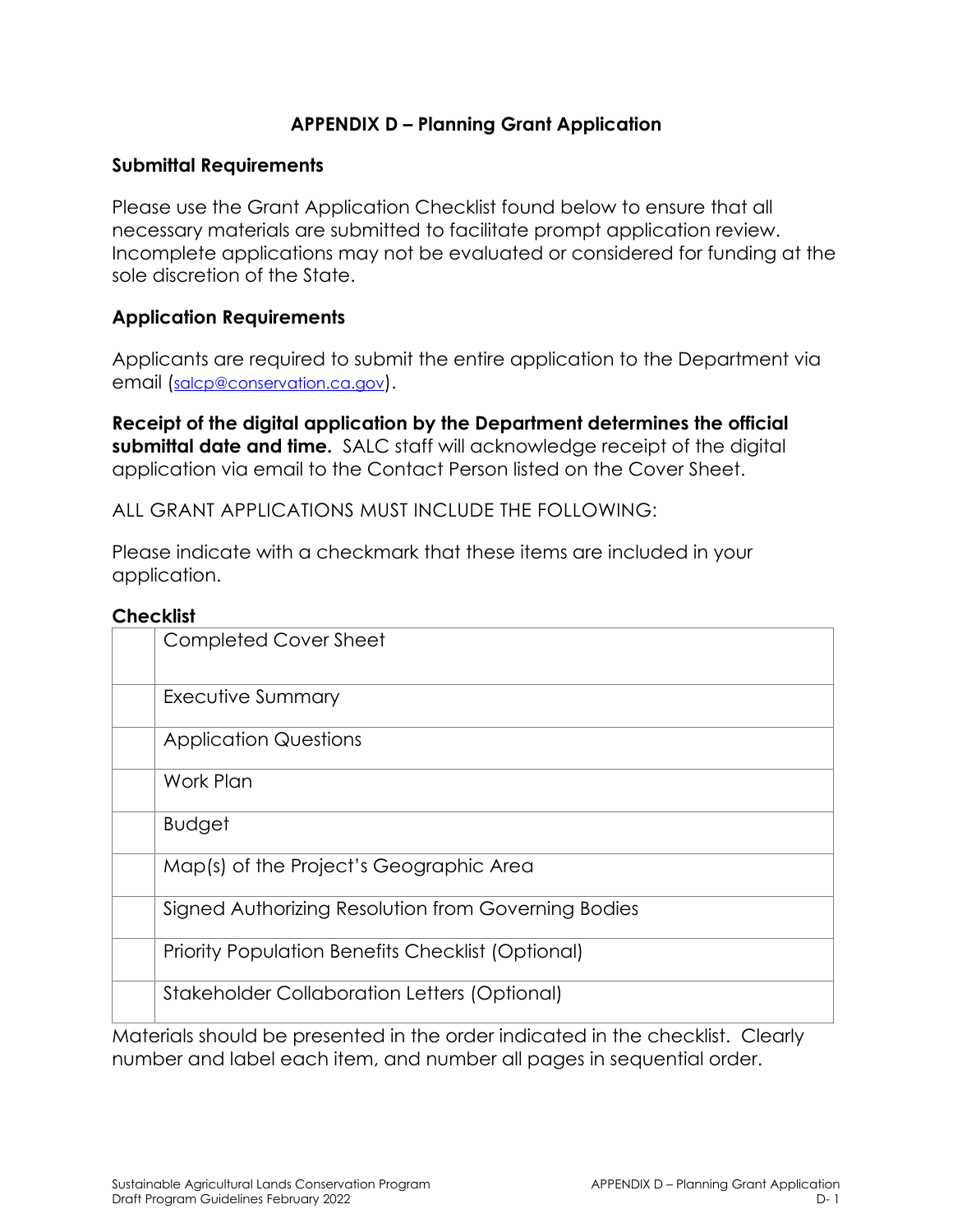Please do not submit additional materials that have not been specifically requested (e.g., press clippings or brochures) as they will not be considered during the evaluation.

# **Planning Grant Cover Sheet**

| Project Title                       |                                                       |
|-------------------------------------|-------------------------------------------------------|
| <b>Applicant Name</b>               |                                                       |
| Department/Office                   |                                                       |
| Federal Employer ID Number          |                                                       |
| <b>Mailing Address</b>              |                                                       |
| Project Title:                      |                                                       |
|                                     |                                                       |
| Location (County and/or             |                                                       |
| City)                               |                                                       |
| <b>Requesting Priority</b>          | Y N                                                   |
| <b>Population Benefits Status</b>   | If yes, you will need to submit a Priority Population |
|                                     |                                                       |
| (circle one)                        | Benefits Checklist with your application              |
| <b>Grant Request Amount</b>         | \$                                                    |
| <b>Matching Funds Pending</b>       | $\frac{1}{2}$                                         |
| Matching Funds Committed            | $\boldsymbol{\theta}$                                 |
| <b>Total Estimated Project Cost</b> | \$                                                    |
|                                     |                                                       |
| <b>Contact Person</b>               |                                                       |
| Title                               |                                                       |
| <b>Phone Number</b>                 |                                                       |

### **Executive Summary**

This section (**1-page** maximum) will provide a brief overview of:

- Describe the planning project(s) being proposed.
- Why the proposed project is an appropriate planning project for protecting agricultural lands in your jurisdiction.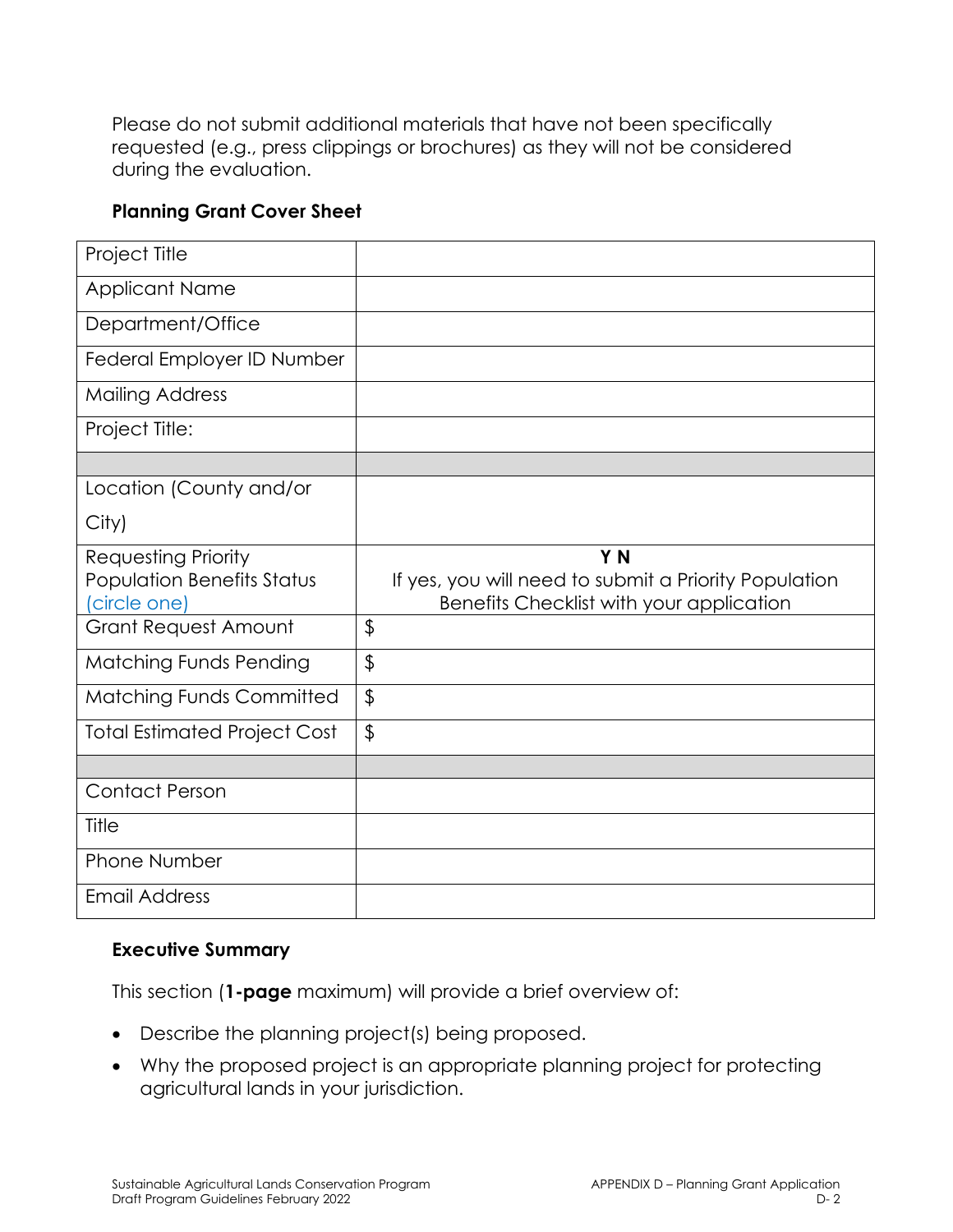- Who are participating stakeholders and how will they be incorporated into the plan.
- Any critical deadlines.

# **Application Questions**

The questions below are designed to solicit specific facts regarding how the proposal addresses the SALC goals and objectives. Please respond to all questions in the order listed and clearly label each question and answer. Points will be attributed to each section and not to individual questions. If a question does not apply to your proposed work, indicate that it is not applicable ("N/A"). Please limit your response to **ten (10)** pages.

- 1. Are you a county, city, local area formation commission, council of government, municipal planning organization, regional transportation planning agency, groundwater sustainability agency, or special district with land use or transportation planning authority, and tribe?
- 2. Are you a Resource Conservation Districts, academic institution, or land trust? Have you partnerned with one or more of the organizations listed above? Will you be able to provide evidence by the time of the application that one or more of the organizations listed above will enter into a memorandum of understanding for the project demonstrating support for the project and SALC's purposes, detailing the partners roles in the project and that the partners will consider adopting the plan resulting from the project.
- 3. Describe the proposed planning project. Include details such as the anticipated outcome and deliverables are expected; agricultural land base, economy, and regional food systems and infrastructure within the project area; amount and quality of agricultural land that can be expected to receive protection through the proposed project. Include maps of important farmland, jurisdictional boundaries, and other pertinent data that would portray the project scope (as attachments to the application).
- 4. Why and to what extent agricultural land is being converted to other uses within project area? To what extent those conversion risks are expected to continue? How will the proposed project address those conversion risks?
- 5. How will the project avoid or reduce greenhouse gas emissions?
- 6. How will the proposed project implement an adopted or draft Sustainable Communities Strategy or, if a Sustainable Communities Strategy is not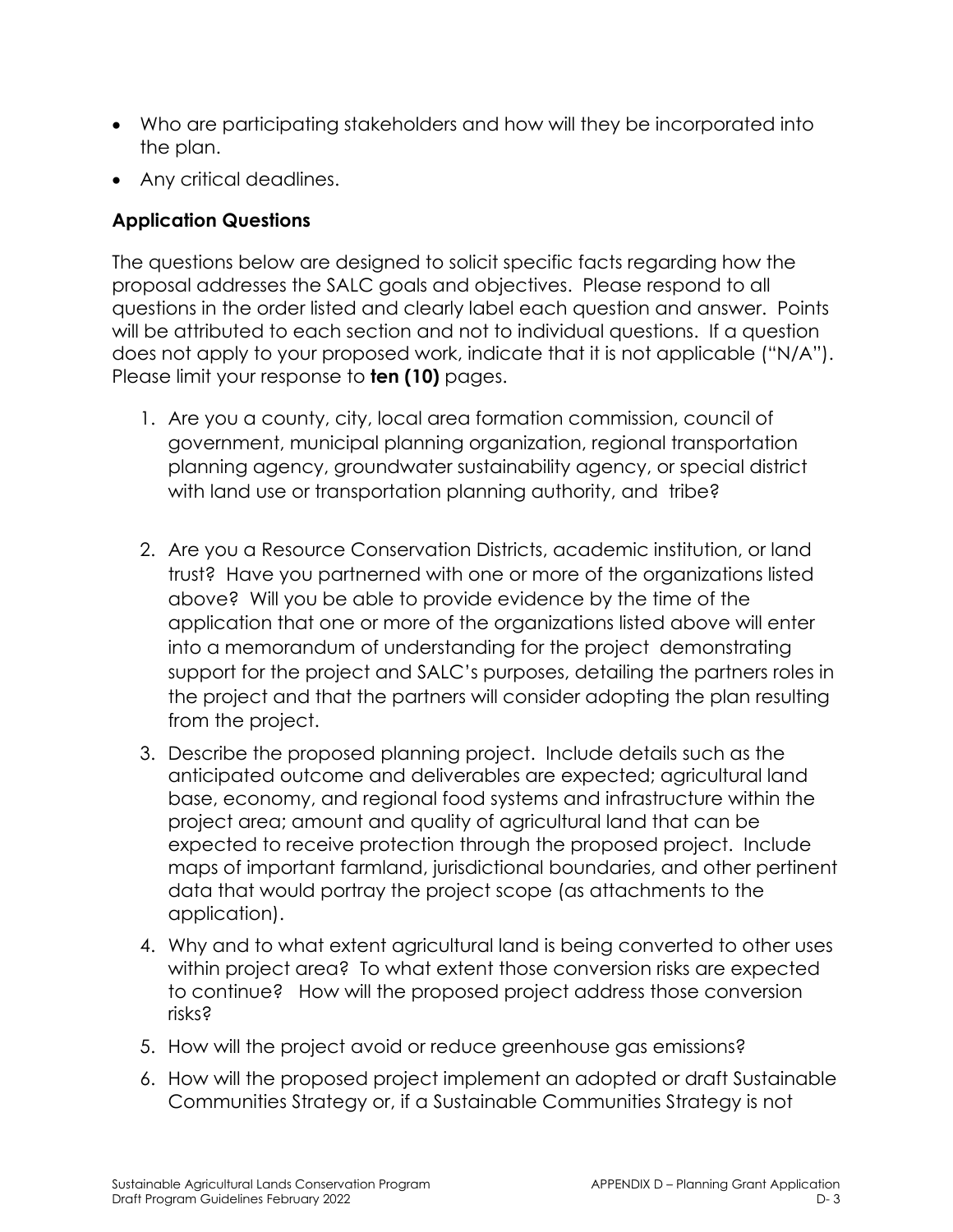required for a region by law, a regional plan that includes policies and programs to reduce greenhouse gas emissions? Provide references to the specific goals, objectives, or policies that the project supports.

- 6. How is the proposed plan consistent with California's Planning Priorities?
- 7. What economic, environmental, public health, cultural or other cobenefits that would arise from the project? How will those co-benefits be measured?
- 8. How will the project benefit priority populations; beginning or Veteran farmers and ranchers; residents of disadvantaged or low-income communities; or tribe and/or a priority population?
- 9. How will the proposal complement other efforts in the region, including comprehensive planning efforts (e.g., Greenprints, general or special plan objectives or goals), and agricultural land use policies (e.g., Williamson Act)? How would the project leverage other permanently protected lands to promote location and resource-efficient development?
- 10. What is the applicant's agency's experience in developing and implementing similar projects? Are there the internal resources and capacity to complete the proposed work or will consultants or contractors be required? Are there the professional staff qualified to develop and successfully implement the proposal? If not, please describe how you will the applicant acquire this expertise.
- 11. Which stakeholders will participate in the proposed project? How will these stakeholders participate?

### **Work Plan**

Applicants must provide a detailed work plan that specifies the tasks, sub-tasks and deliverables that will be performed including a schedule and cost estimates. The cost estimate and schedule should be of sufficient detail to allow assessment of the applicant's progress through the work plan at regular intervals. Cost estimates should be consistent with the budget. If awarded funding, this work plan will be incorporated into the Grant Agreement.

### **Budget**

This section will identify the total estimated project cost using the budget table below. The total estimated cost should be broken down to clearly delineate grant funds requested and match funding. Additional rows may be added to each section as appropriate. All costs must be eligible. If awarded funding, this Budget will be incorporated into the Grant Agreement.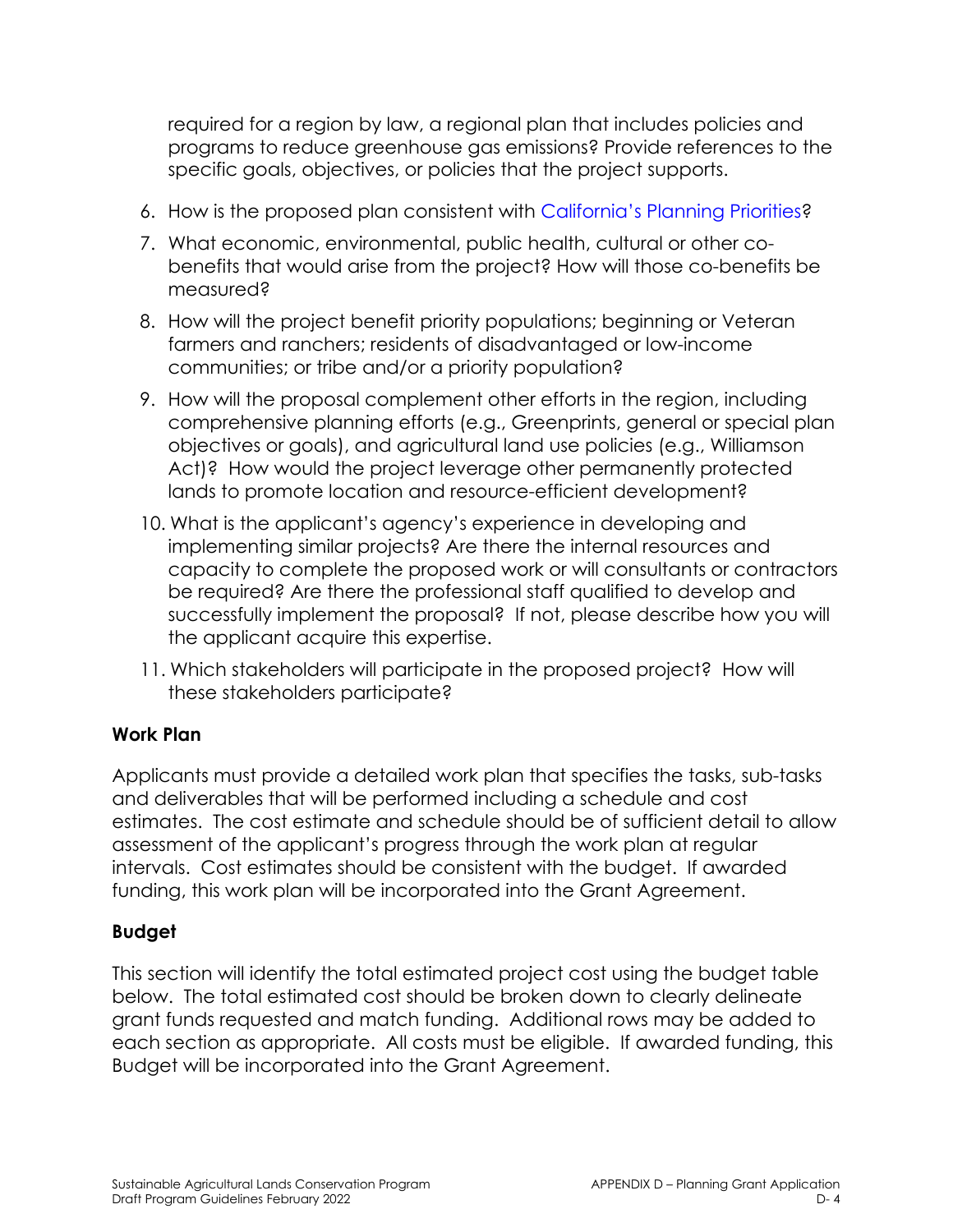|                                               | Program         |                 |                                                                 |                                    |                                                                 |  |  |
|-----------------------------------------------|-----------------|-----------------|-----------------------------------------------------------------|------------------------------------|-----------------------------------------------------------------|--|--|
|                                               | <b>Units</b>    | Rate            | Reimbursement                                                   | Grantee                            | Grand                                                           |  |  |
| <b>Budget Item</b>                            | (if applicable) | (if applicable) | <b>Request</b>                                                  | <b>Match</b>                       | <b>Total</b>                                                    |  |  |
| Task 1                                        | (#hours)        | $($ \$/hour)    |                                                                 |                                    |                                                                 |  |  |
|                                               |                 |                 |                                                                 |                                    |                                                                 |  |  |
|                                               |                 |                 | \$<br>$\overline{\phantom{a}}$                                  |                                    | \$<br>$\overline{\phantom{a}}$                                  |  |  |
|                                               |                 |                 | \$<br>$\overline{\phantom{a}}$                                  |                                    | $\boldsymbol{\zeta}$<br>$\overline{\phantom{a}}$                |  |  |
|                                               |                 |                 | \$<br>$\overline{\phantom{a}}$                                  |                                    | \$<br>$\bar{\phantom{a}}$                                       |  |  |
|                                               |                 |                 | \$<br>$\overline{\phantom{a}}$                                  |                                    | $\boldsymbol{\zeta}$<br>$\Box$                                  |  |  |
|                                               |                 |                 | \$<br>$\overline{\phantom{a}}$                                  |                                    | $\boldsymbol{\zeta}$<br>$\overline{\phantom{a}}$                |  |  |
|                                               |                 |                 | \$<br>$\overline{\phantom{a}}$                                  |                                    | $\boldsymbol{\zeta}$<br>÷,                                      |  |  |
|                                               |                 |                 | \$<br>$\overline{\phantom{a}}$                                  |                                    | \$<br>$\overline{\phantom{a}}$                                  |  |  |
| Subtotal                                      |                 |                 | \$<br>÷                                                         |                                    | \$<br>$\overline{\phantom{a}}$                                  |  |  |
| Task <sub>2</sub><br>$($ \$/hour)<br>(#hours) |                 |                 |                                                                 |                                    |                                                                 |  |  |
|                                               |                 |                 | \$<br>$\blacksquare$                                            |                                    | $\boldsymbol{\mathsf{S}}$<br>$\blacksquare$                     |  |  |
|                                               |                 |                 | \$<br>$\overline{\phantom{a}}$                                  |                                    | \$<br>$\overline{\phantom{a}}$                                  |  |  |
|                                               |                 |                 | \$<br>$\overline{\phantom{a}}$                                  |                                    | \$<br>÷,                                                        |  |  |
|                                               |                 |                 | \$<br>$\overline{\phantom{a}}$                                  |                                    | \$<br>$\overline{\phantom{a}}$                                  |  |  |
|                                               |                 |                 | \$<br>$\overline{\phantom{a}}$                                  |                                    | \$<br>÷,                                                        |  |  |
|                                               |                 |                 | \$<br>$\overline{\phantom{a}}$                                  |                                    | \$<br>$\Box$                                                    |  |  |
|                                               |                 |                 | \$<br>$\overline{\phantom{a}}$                                  |                                    | \$<br>$\overline{\phantom{a}}$                                  |  |  |
| Subtotal                                      |                 |                 | \$<br>$\overline{\phantom{a}}$                                  |                                    | $\boldsymbol{\zeta}$<br>$\overline{\phantom{a}}$                |  |  |
| Task <sub>3</sub>                             | (#hours)        | $($ \$/hour $)$ |                                                                 |                                    |                                                                 |  |  |
|                                               |                 |                 | \$<br>$\overline{\phantom{a}}$                                  |                                    | \$<br>$\overline{\phantom{a}}$                                  |  |  |
|                                               |                 |                 | \$<br>$\overline{\phantom{a}}$                                  |                                    | \$<br>$\Box$                                                    |  |  |
|                                               |                 |                 | \$<br>$\overline{\phantom{a}}$                                  |                                    | \$<br>$\overline{\phantom{a}}$                                  |  |  |
|                                               |                 |                 | \$<br>$\overline{\phantom{a}}$                                  |                                    | \$<br>$\bar{\phantom{a}}$                                       |  |  |
|                                               |                 |                 | \$<br>$\overline{\phantom{a}}$                                  |                                    | \$<br>$\overline{\phantom{a}}$                                  |  |  |
|                                               |                 |                 | \$<br>$\overline{\phantom{a}}$                                  |                                    | \$<br>$\Box$                                                    |  |  |
|                                               |                 |                 | \$<br>$\overline{\phantom{a}}$                                  |                                    | $\boldsymbol{\zeta}$<br>$\overline{\phantom{a}}$                |  |  |
| Subtotal                                      |                 |                 | $\overline{\boldsymbol{\varsigma}}$<br>$\overline{\phantom{a}}$ |                                    | $\boldsymbol{\dot{\varsigma}}$<br>$\Box$                        |  |  |
| Task 4                                        | (#hours)        | $($ \$/hour)    |                                                                 |                                    |                                                                 |  |  |
|                                               |                 |                 |                                                                 |                                    |                                                                 |  |  |
|                                               |                 |                 | $\frac{1}{2}$<br>$\overline{\phantom{a}}$<br>4                  |                                    | $\frac{1}{2}$<br>Ė,                                             |  |  |
|                                               |                 |                 | \$<br>٠                                                         |                                    | $\overline{\boldsymbol{\varsigma}}$<br>$\overline{\phantom{a}}$ |  |  |
|                                               |                 |                 | \$<br>$\overline{\phantom{a}}$                                  |                                    | \$<br>$\overline{\phantom{a}}$                                  |  |  |
|                                               |                 |                 | \$<br>$\overline{\phantom{a}}$                                  |                                    | \$<br>÷,                                                        |  |  |
|                                               |                 |                 | \$<br>$\overline{\phantom{a}}$                                  |                                    | \$<br>÷,                                                        |  |  |
|                                               |                 |                 | \$<br>$\overline{\phantom{a}}$                                  |                                    | $\boldsymbol{\zeta}$<br>$\Box$                                  |  |  |
|                                               |                 |                 | \$<br>$\overline{\phantom{a}}$                                  |                                    | \$<br>$\overline{\phantom{a}}$                                  |  |  |
| Subtotal                                      |                 |                 | \$<br>÷,                                                        |                                    | \$<br>$\Box$                                                    |  |  |
| Task 5                                        | (#hours)        | (5/hour)        |                                                                 |                                    |                                                                 |  |  |
|                                               |                 |                 | \$<br>$\overline{\phantom{a}}$                                  |                                    | \$<br>$\overline{\phantom{a}}$                                  |  |  |
|                                               |                 |                 | \$<br>$\overline{\phantom{a}}$                                  |                                    | \$<br>$\overline{\phantom{a}}$                                  |  |  |
|                                               |                 |                 | \$<br>$\overline{\phantom{a}}$                                  |                                    | $\boldsymbol{\mathsf{S}}$<br>$\Box$                             |  |  |
|                                               |                 |                 | \$<br>$\overline{\phantom{a}}$                                  |                                    | \$<br>$\overline{\phantom{a}}$                                  |  |  |
|                                               |                 |                 | \$<br>$\overline{\phantom{a}}$                                  |                                    | \$<br>$\sim$                                                    |  |  |
|                                               |                 |                 | \$<br>$\overline{\phantom{a}}$                                  |                                    | $\boldsymbol{\zeta}$<br>$\mathbb{Z}^2$                          |  |  |
|                                               |                 |                 | \$<br>$\overline{\phantom{a}}$                                  |                                    | \$<br>$\overline{\phantom{a}}$                                  |  |  |
| Subtotal                                      |                 |                 | $\boldsymbol{\zeta}$<br>$\overline{\phantom{a}}$                |                                    | \$<br>$\overline{\phantom{a}}$                                  |  |  |
| <b>Other Direct Costs</b>                     | $(H$ hours)     | (5/hour)        |                                                                 |                                    |                                                                 |  |  |
|                                               |                 |                 | \$<br>$\overline{\phantom{a}}$                                  |                                    | \$<br>$\overline{\phantom{a}}$                                  |  |  |
|                                               |                 |                 | \$<br>$\overline{\phantom{a}}$                                  |                                    | \$<br>$\sim$                                                    |  |  |
|                                               |                 |                 | \$<br>$\overline{\phantom{a}}$                                  |                                    | \$<br>$\sim$                                                    |  |  |
|                                               |                 |                 | \$<br>$\overline{\phantom{a}}$                                  |                                    | \$<br>$\overline{\phantom{a}}$                                  |  |  |
|                                               |                 |                 | \$<br>$\overline{\phantom{a}}$                                  |                                    | \$<br>$\sim$                                                    |  |  |
|                                               |                 |                 | \$<br>$\overline{\phantom{a}}$                                  |                                    | \$<br>$\overline{\phantom{a}}$                                  |  |  |
|                                               |                 |                 | \$<br>$\sim$                                                    |                                    | \$<br>$\sim$                                                    |  |  |
| Subtotal                                      |                 |                 | \$<br>$\overline{\phantom{0}}$                                  |                                    | \$<br>$\sim$                                                    |  |  |
| <b>Grand Total</b>                            |                 |                 | \$<br>$\sim$                                                    | \$<br>$\qquad \qquad \blacksquare$ |                                                                 |  |  |
|                                               |                 |                 |                                                                 |                                    |                                                                 |  |  |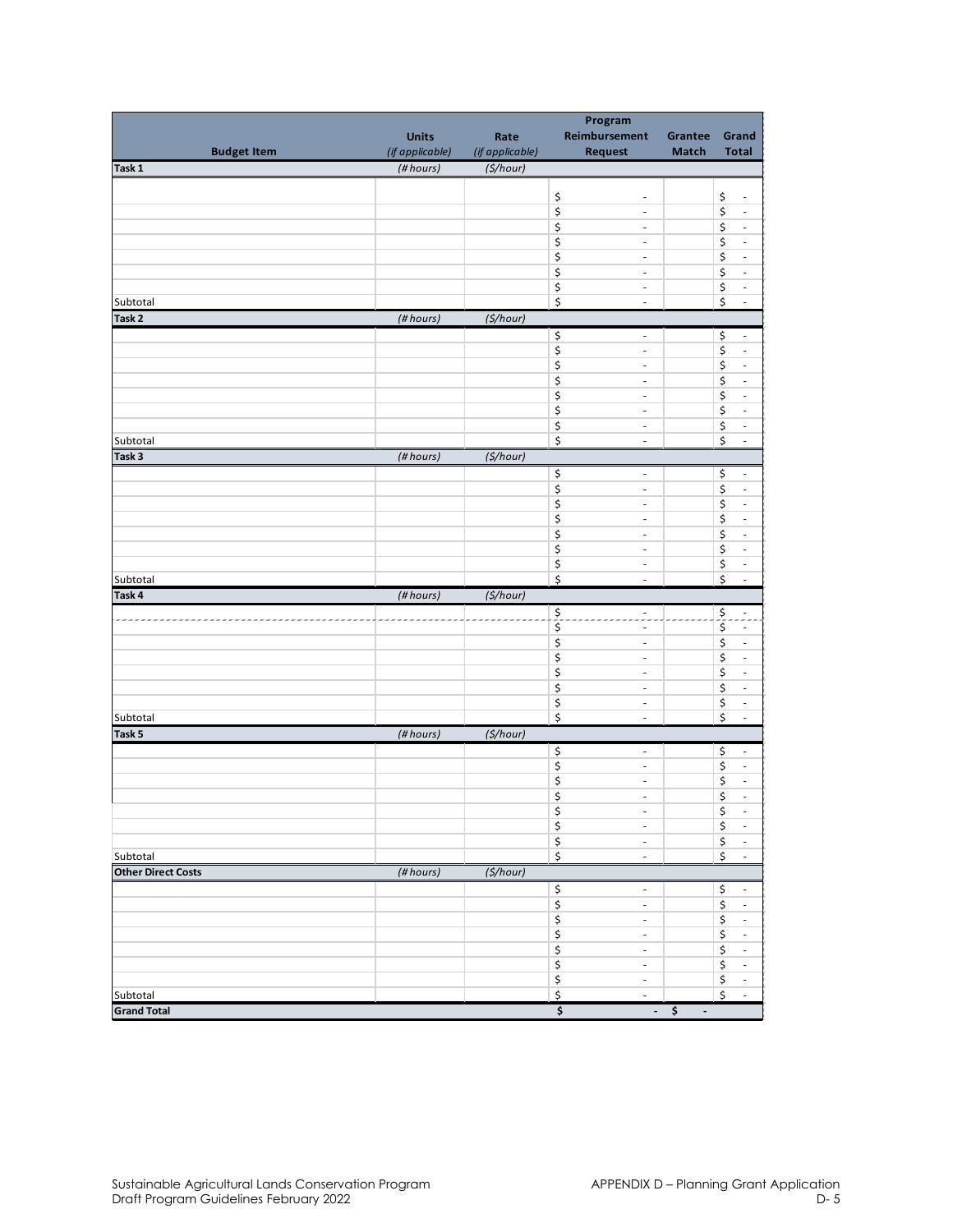# **Map(s) of the Project Geographic Area**

Applicants must provide a map or image depicting the area to be covered by the proposed plan. The map should generally depict the area, including the extent of its agricultural resources, urban and/or rural land uses, and any ancillary map data to support the need for the proposal. Maps or images must print into an  $8\frac{1}{2}$ " x 11" piece of paper.

Geographic information system (GIS) data or Google Earth (.kmz) files may be submitted along with digital map products.

### **Signed Authorizing Resolution**

Applicants must submit a signed Resolution of Support authorizing work to be completed under the proposal. The resolution must:

- **o** Approve the filing of an application for the proposed project;
- **o** Certify that the Applicant understands the assurances and certification in the application;
- **o** Certify that the Applicant will have sufficient funds to meet the match requirement;
- **o** Certify that the Applicant will work towards the California's Planning Priorities;
- **o** Authorize entrance into a grant agreement with the Department for the project and agree to accept the template included in the Guidelines; and,
- **o** Authorize a designated individual, or designee, as agent to accept the award of grant funding and to, execute and submit all documents including, but not limited to applications, agreements, payment requests and so on, which may be necessary for development of the plan.
- **o** If the application is from an entity other than county, city, local area formation commission, council of government, municipal planning organization, regional transportation planning agency, groundwater sustainability agency, or special district with land use or transportation planning authority, and California Native American tribe, then the resolution must also include a statement the applicant will enter into a memorandum of understanding with one of those entities.

The resolution must provide acknowledgement that the Applicant understands and accepts that they must cover the costs to complete work related to the development and execution of the planning project until reimbursement by the State.